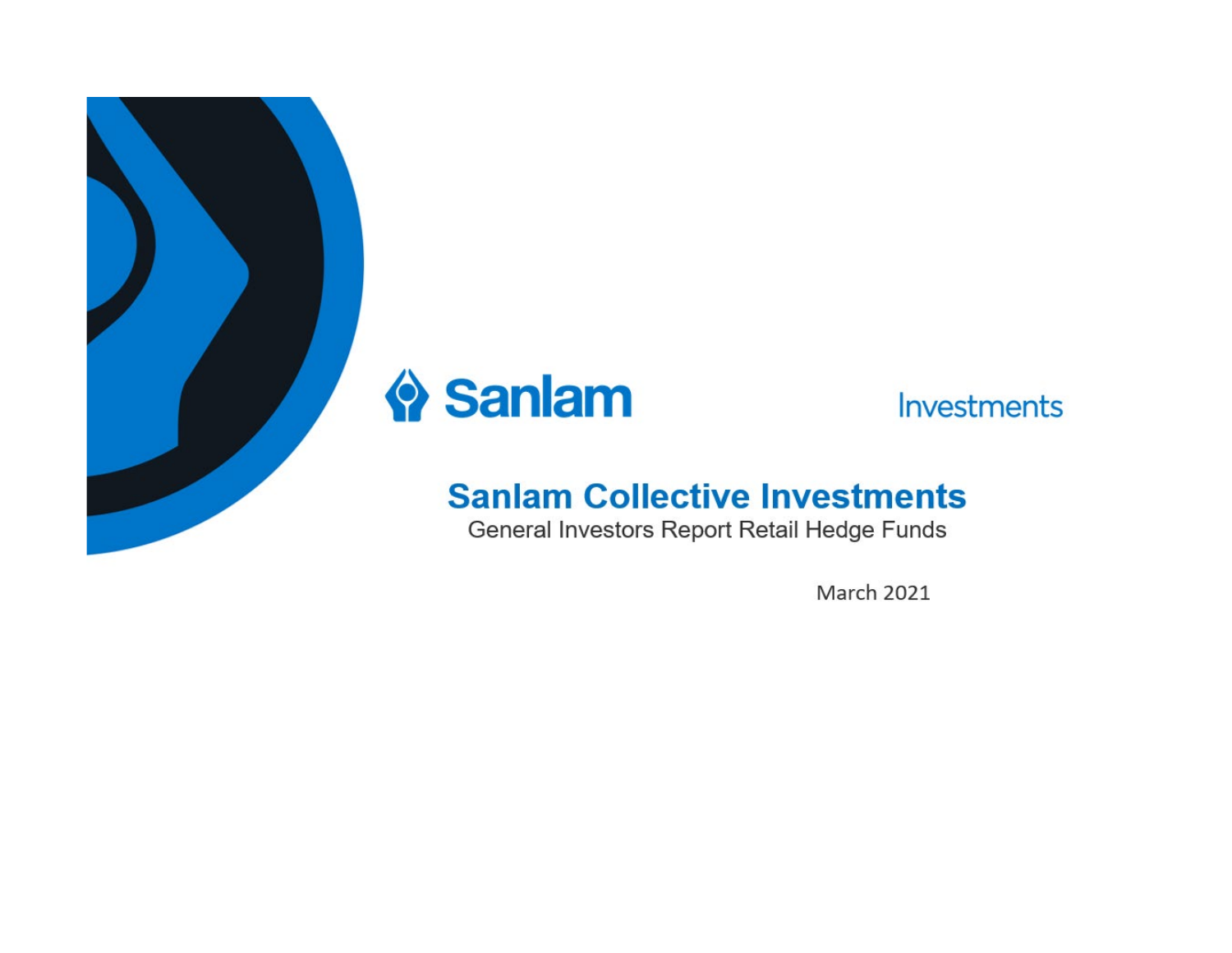| <b>Fund Details</b><br>Number of participatory Interests<br>Net Asset Value per Participatory Interest<br>Total Expense Ratio as at 31 December 2020 | <b>Obsidian SCI Long Short Retail HedgeFund</b><br>13,137,892<br>1,180.02<br>2.42%                               |                                                                                         |                             | Obsidian SCI Multi Asset Retail Hedge Fund<br>10,091,451<br>1,272.27<br>2.60%                                    |          |        |  |
|------------------------------------------------------------------------------------------------------------------------------------------------------|------------------------------------------------------------------------------------------------------------------|-----------------------------------------------------------------------------------------|-----------------------------|------------------------------------------------------------------------------------------------------------------|----------|--------|--|
| <b>Policy Objective</b>                                                                                                                              | The fund adhered to the policy objective as<br>stated in the Supplementary Deed                                  |                                                                                         |                             | The fund adhered to the policy objective as<br>stated in the Supplementary Deed                                  |          |        |  |
| <b>Additional Information:</b>                                                                                                                       | Please read this quarterly investor report in<br>in conjunction the Minimum Disclosure<br>Document for the fund. |                                                                                         |                             | Please read this quarterly investor report in<br>in conjunction the Minimum Disclosure<br>Document for the fund. |          |        |  |
|                                                                                                                                                      | Change in composition of the portfolio<br>during the period:<br><b>Asset Allocation</b>                          | Change in composition of the portfolio<br>during the period:<br><b>Asset Allocation</b> |                             |                                                                                                                  |          |        |  |
|                                                                                                                                                      |                                                                                                                  | December                                                                                | March                       |                                                                                                                  | December | March  |  |
|                                                                                                                                                      | Local                                                                                                            | 80.22                                                                                   | 75.99                       | Local                                                                                                            | 79.45    | 76.37  |  |
|                                                                                                                                                      | <b>Equity Excl Property</b>                                                                                      | 54.57                                                                                   | 68.62                       | <b>Equity Excl Property</b>                                                                                      | 54.87    | 59.47  |  |
|                                                                                                                                                      | Property                                                                                                         | 3.29                                                                                    | 4.80                        | Property                                                                                                         | 3.41     | 4.66   |  |
|                                                                                                                                                      | <b>Bonds</b>                                                                                                     | 7.12                                                                                    | $-1.21$                     | <b>Bonds</b>                                                                                                     | 11.15    | 6.60   |  |
|                                                                                                                                                      | Cash                                                                                                             | 11.31                                                                                   | $-0.32$                     | Cash                                                                                                             | 5.53     | 0.90   |  |
|                                                                                                                                                      | Holding in CIS                                                                                                   | 3.93                                                                                    | 4.10                        | Holding in CIS                                                                                                   | 4.49     | 4.74   |  |
|                                                                                                                                                      | Other                                                                                                            | 0.00                                                                                    | 0.00                        | Other                                                                                                            | 0.00     | 0.00   |  |
|                                                                                                                                                      | Global                                                                                                           | 19.78                                                                                   | 24.01                       | Global                                                                                                           | 20.55    | 23.63  |  |
| 13.31<br><b>Equity Excl Property</b><br>0.00<br>Property<br><b>Bonds</b><br>0.00<br>Cash<br>5.04<br>Holding in CIS<br>1.43<br>Other<br>0.00          |                                                                                                                  | 14.39                                                                                   | <b>Equity Excl Property</b> | 15.08                                                                                                            | 15.20    |        |  |
|                                                                                                                                                      |                                                                                                                  |                                                                                         | 0.00                        | Property                                                                                                         | 0.00     | 0.00   |  |
|                                                                                                                                                      |                                                                                                                  |                                                                                         | 0.00                        | <b>Bonds</b>                                                                                                     | 0.00     | 0.00   |  |
|                                                                                                                                                      |                                                                                                                  |                                                                                         | 7.59                        | Cash                                                                                                             | 4.79     | 6.79   |  |
|                                                                                                                                                      |                                                                                                                  |                                                                                         | 2.03                        | Holding in CIS                                                                                                   | 0.68     | 1.64   |  |
|                                                                                                                                                      |                                                                                                                  |                                                                                         | 0.00                        | Other                                                                                                            | 0.00     | 0.00   |  |
|                                                                                                                                                      | <b>Combined</b>                                                                                                  | 100.00                                                                                  | 100.00                      | <b>Combined</b>                                                                                                  | 100.00   | 100.00 |  |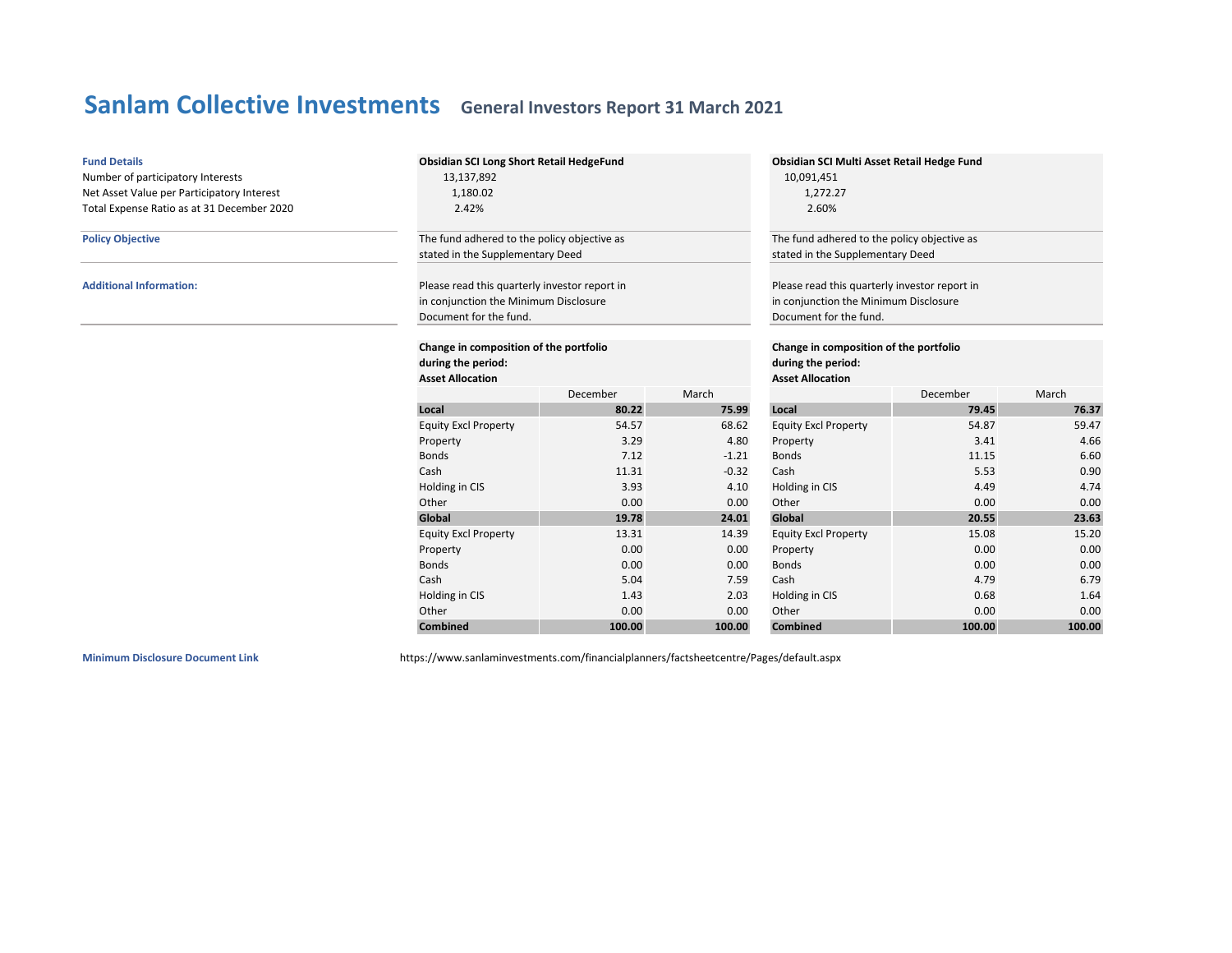| <b>Fund Details</b>                        | Obsidian SCI Long Short Retail HedgeFund                                         |                         |         | Sanlam Alternative Pi Fund                    |          |        |  |
|--------------------------------------------|----------------------------------------------------------------------------------|-------------------------|---------|-----------------------------------------------|----------|--------|--|
| Number of participatory Interests          | 13,137,892                                                                       |                         |         | 24,004,434                                    |          |        |  |
| Net Asset Value per Participatory Interest | 1,180.02                                                                         |                         |         | 1,116.54                                      |          |        |  |
| Total Expense Ratio as at 31 December 2020 | 2.42%                                                                            |                         |         | 1.21%                                         |          |        |  |
| <b>Policy Objective</b>                    | The fund adhered to the policy objective as                                      |                         |         | The fund adhered to the policy objective as   |          |        |  |
|                                            | stated in the Supplementary Deed                                                 |                         |         | stated in the Supplementary Deed              |          |        |  |
| <b>Additional Information:</b>             | Please read this quarterly investor report in                                    |                         |         | Please read this quarterly investor report in |          |        |  |
|                                            | in conjunction the Minimum Disclosure                                            |                         |         | in conjunction the Minimum Disclosure         |          |        |  |
|                                            | Document for the fund.                                                           |                         |         | Document for the fund.                        |          |        |  |
|                                            | Change in composition of the portfolio<br>Change in composition of the portfolio |                         |         |                                               |          |        |  |
|                                            | during the period:                                                               | during the period:      |         |                                               |          |        |  |
|                                            | <b>Asset Allocation</b>                                                          | <b>Asset Allocation</b> |         |                                               |          |        |  |
|                                            |                                                                                  | December                | March   |                                               | December | March  |  |
|                                            | Local                                                                            | 100.00                  | 75.99   | Local                                         | 79.83    | 75.15  |  |
|                                            | <b>Equity Excl Property</b>                                                      | 0.00                    | 68.62   | <b>Equity Excl Property</b>                   | 32.25    | 26.94  |  |
|                                            | Property                                                                         | 0.00                    | 4.80    | Property                                      | 3.22     | 5.56   |  |
|                                            | <b>Bonds</b>                                                                     | 6.55                    | $-1.21$ | <b>Bonds</b>                                  | 0.00     | 1.78   |  |
|                                            | Cash                                                                             | $-219.81$               | $-0.32$ | Cash                                          | 44.36    | 40.85  |  |
|                                            | Holding in CIS                                                                   | 313.26                  | 4.10    | Holding in CIS                                | 0.00     | 0.02   |  |
|                                            | Other                                                                            | 0.00                    | 0.00    | Other                                         | 0.00     | 0.00   |  |
|                                            | Global                                                                           | 0.00                    | 24.01   | Global                                        | 20.17    | 24.85  |  |
|                                            | <b>Equity Excl Property</b>                                                      | 0.00                    | 14.39   | <b>Equity Excl Property</b>                   | 8.61     | 12.58  |  |
|                                            | Property                                                                         | 0.00                    | 0.00    | Property                                      | 0.00     | 0.00   |  |
|                                            | <b>Bonds</b><br>0.00<br><b>Bonds</b><br>0.00<br>0.00                             | 0.00                    |         |                                               |          |        |  |
|                                            | Cash                                                                             | 0.00                    | 7.59    | Cash                                          | 11.56    | 12.27  |  |
|                                            | Holding in CIS                                                                   | 0.00                    | 2.03    | Holding in CIS                                | 0.00     | 0.00   |  |
|                                            | Other                                                                            | 0.00                    | 0.00    | Other                                         | 0.00     | 0.00   |  |
|                                            | <b>Combined</b>                                                                  | 100.00                  | 100.00  | <b>Combined</b>                               | 100.00   | 100.00 |  |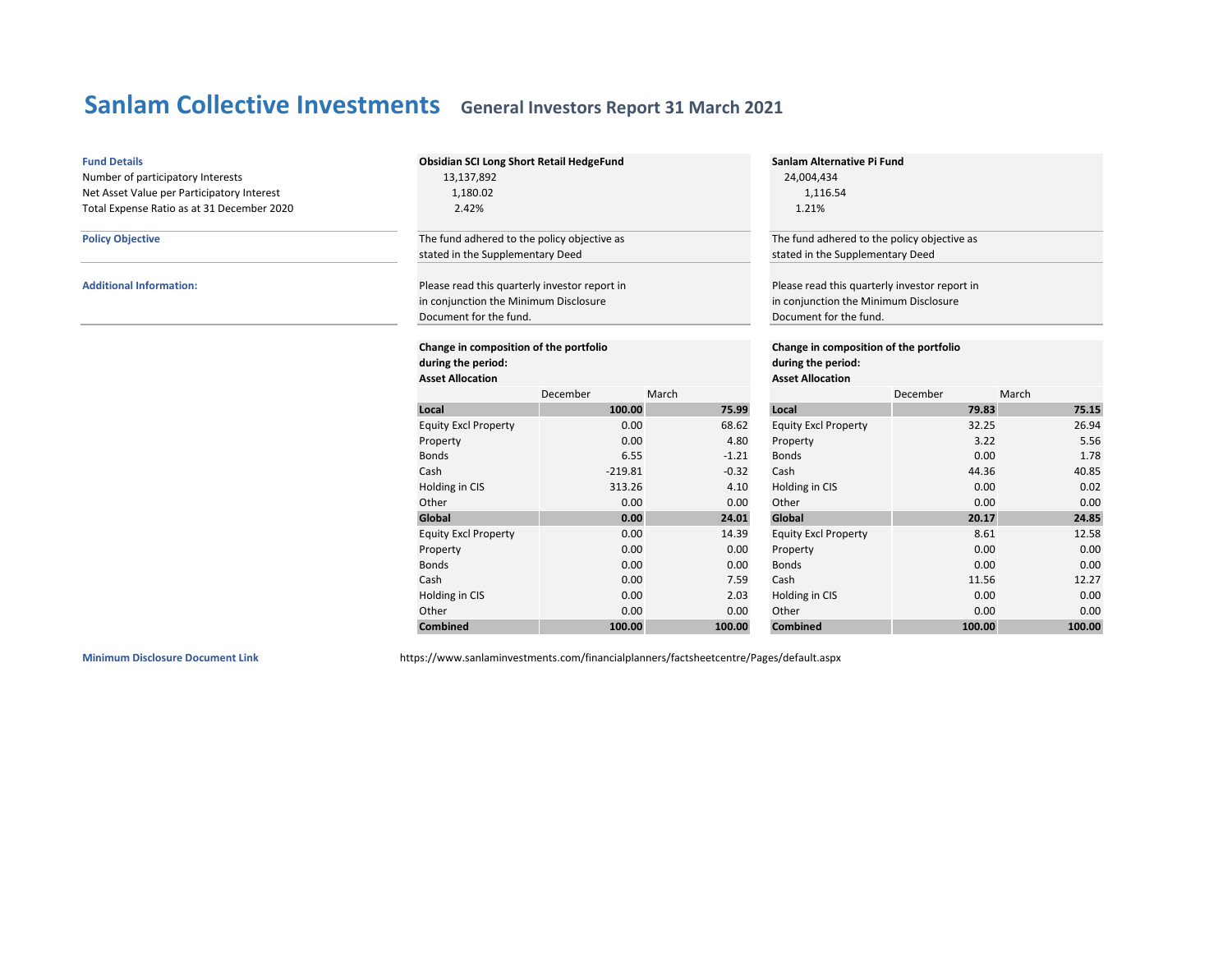| <b>Fund Details</b><br>Number of participatory Interests<br>Net Asset Value per Participatory Interest<br>Total Expense Ratio as at 31 December 2020 | 21,859,760<br>1,097.05<br>2.22%                                                                                                                                                    | Sanlam Alternative Zeta |                                   |                                                                                                                                                      | <b>Sanlam Alternative Rho</b><br>29,656,911<br>1,099.81<br>1.24% |          |  |  |
|------------------------------------------------------------------------------------------------------------------------------------------------------|------------------------------------------------------------------------------------------------------------------------------------------------------------------------------------|-------------------------|-----------------------------------|------------------------------------------------------------------------------------------------------------------------------------------------------|------------------------------------------------------------------|----------|--|--|
| <b>Policy Objective</b>                                                                                                                              | The fund adhered to the policy objective as                                                                                                                                        |                         |                                   | The fund adhered to the policy objective as                                                                                                          |                                                                  |          |  |  |
| <b>Additional Information:</b>                                                                                                                       | stated in the Supplementary Deed<br>Please read this quarterly investor report in<br>in conjunction the Minimum Disclosure<br>Document for the fund.                               |                         |                                   | stated in the Supplementary Deed<br>Please read this quarterly investor report in<br>in conjunction the Minimum Disclosure<br>Document for the fund. |                                                                  |          |  |  |
|                                                                                                                                                      | Change in composition of the portfolio<br>Change in composition of the portfolio<br>during the period:<br>during the period:<br><b>Asset Allocation</b><br><b>Asset Allocation</b> |                         |                                   |                                                                                                                                                      |                                                                  |          |  |  |
|                                                                                                                                                      |                                                                                                                                                                                    | December                | March                             |                                                                                                                                                      | December                                                         | March    |  |  |
|                                                                                                                                                      | Local                                                                                                                                                                              | 100.00                  | 100.00<br>91.08<br>86.48<br>Local |                                                                                                                                                      |                                                                  |          |  |  |
|                                                                                                                                                      | <b>Equity Excl Property</b>                                                                                                                                                        | 0.00                    | 0.00                              | <b>Equity Excl Property</b>                                                                                                                          | 0.00                                                             | 0.00     |  |  |
|                                                                                                                                                      | Property                                                                                                                                                                           | 0.00                    | 0.00                              | Property                                                                                                                                             | 0.00                                                             | 0.00     |  |  |
|                                                                                                                                                      | <b>Bonds</b>                                                                                                                                                                       | 45.08                   | 28.19                             | <b>Bonds</b>                                                                                                                                         | 68.83                                                            | 104.67   |  |  |
|                                                                                                                                                      | Cash                                                                                                                                                                               | 54.92                   | 71.81                             | Cash                                                                                                                                                 | 22.25                                                            | $-18.19$ |  |  |
|                                                                                                                                                      | Holding in CIS                                                                                                                                                                     | 0.00                    | 0.00                              | Holding in CIS                                                                                                                                       | 0.00                                                             | 0.00     |  |  |
|                                                                                                                                                      | Other                                                                                                                                                                              | 0.00                    | 0.00                              | Other                                                                                                                                                | 0.00                                                             | 0.00     |  |  |
|                                                                                                                                                      | Global                                                                                                                                                                             | 0.00                    | 0.00                              | Global                                                                                                                                               | 8.92                                                             | 13.52    |  |  |
|                                                                                                                                                      | <b>Equity Excl Property</b>                                                                                                                                                        | 0.00                    | 0.00                              | <b>Equity Excl Property</b>                                                                                                                          | 0.00                                                             | 0.00     |  |  |
|                                                                                                                                                      | Property                                                                                                                                                                           | 0.00                    | 0.00                              | Property                                                                                                                                             | 0.00                                                             | 0.00     |  |  |
|                                                                                                                                                      | <b>Bonds</b>                                                                                                                                                                       | 0.00                    | 0.00                              | <b>Bonds</b>                                                                                                                                         | 0.00                                                             | 0.00     |  |  |
|                                                                                                                                                      | Cash                                                                                                                                                                               | 0.00                    | 0.00                              | Cash                                                                                                                                                 | 8.92                                                             | 12.53    |  |  |
|                                                                                                                                                      | Holding in CIS                                                                                                                                                                     | 0.00                    | 0.00                              | Holding in CIS                                                                                                                                       | 0.00                                                             | 0.99     |  |  |
|                                                                                                                                                      | Other                                                                                                                                                                              | 0.00                    | 0.00                              | Other                                                                                                                                                | 0.00                                                             | 0.00     |  |  |
|                                                                                                                                                      | Combined                                                                                                                                                                           | 100.00                  | 100.00                            | <b>Combined</b>                                                                                                                                      | 100.00                                                           | 100.00   |  |  |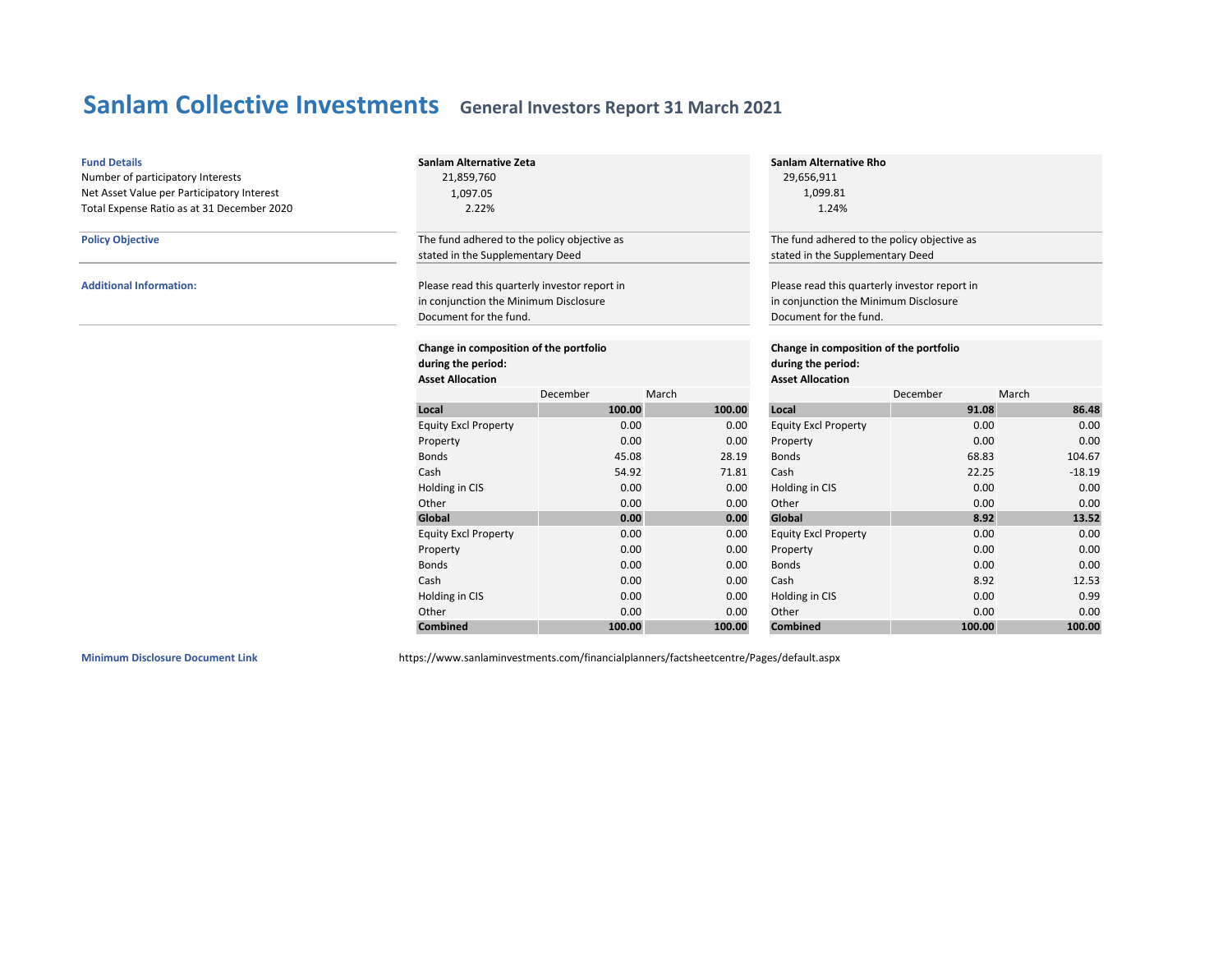| <b>Fund Details</b><br>Number of participatory Interests<br>Net Asset Value per Participatory Interest<br>Total Expense Ratio as at 31 December 2020 | Sanlam Alternative Vega<br>35,395,240<br>932.61<br>9.48%                                                         |                                                                                 |        |  |  |  |
|------------------------------------------------------------------------------------------------------------------------------------------------------|------------------------------------------------------------------------------------------------------------------|---------------------------------------------------------------------------------|--------|--|--|--|
| <b>Policy Objective</b>                                                                                                                              |                                                                                                                  | The fund adhered to the policy objective as<br>stated in the Supplementary Deed |        |  |  |  |
| <b>Additional Information:</b>                                                                                                                       | Please read this quarterly investor report in<br>in conjunction the Minimum Disclosure<br>Document for the fund. |                                                                                 |        |  |  |  |
|                                                                                                                                                      | Change in composition of the portfolio<br>during the period:<br><b>Asset Allocation</b>                          |                                                                                 |        |  |  |  |
|                                                                                                                                                      |                                                                                                                  | December                                                                        | March  |  |  |  |
|                                                                                                                                                      | Local                                                                                                            | 100.00                                                                          | 100.00 |  |  |  |
|                                                                                                                                                      | <b>Equity Excl Property</b>                                                                                      | 1.65                                                                            | 0.31   |  |  |  |
|                                                                                                                                                      | Property                                                                                                         | 0.00                                                                            | 0.00   |  |  |  |
|                                                                                                                                                      | <b>Bonds</b>                                                                                                     | 32.74                                                                           | 81.39  |  |  |  |
|                                                                                                                                                      | Cash                                                                                                             | 65.61                                                                           | 18.30  |  |  |  |
|                                                                                                                                                      | Holding in CIS                                                                                                   | 0.00                                                                            | 0.00   |  |  |  |
|                                                                                                                                                      | Other                                                                                                            | 0.00                                                                            | 0.00   |  |  |  |
|                                                                                                                                                      | Global                                                                                                           | 0.00                                                                            | 0.00   |  |  |  |
|                                                                                                                                                      | <b>Equity Excl Property</b>                                                                                      | 0.00                                                                            | 0.00   |  |  |  |
|                                                                                                                                                      | Property                                                                                                         | 0.00                                                                            | 0.00   |  |  |  |
|                                                                                                                                                      | <b>Bonds</b>                                                                                                     | 0.00                                                                            | 0.00   |  |  |  |
|                                                                                                                                                      | Cash                                                                                                             | 0.00                                                                            | 0.00   |  |  |  |
|                                                                                                                                                      | Holding in CIS                                                                                                   | 0.00                                                                            | 0.00   |  |  |  |
|                                                                                                                                                      | Other                                                                                                            | 0.00                                                                            | 0.00   |  |  |  |
|                                                                                                                                                      | <b>Combined</b>                                                                                                  | 100.00                                                                          | 100.00 |  |  |  |